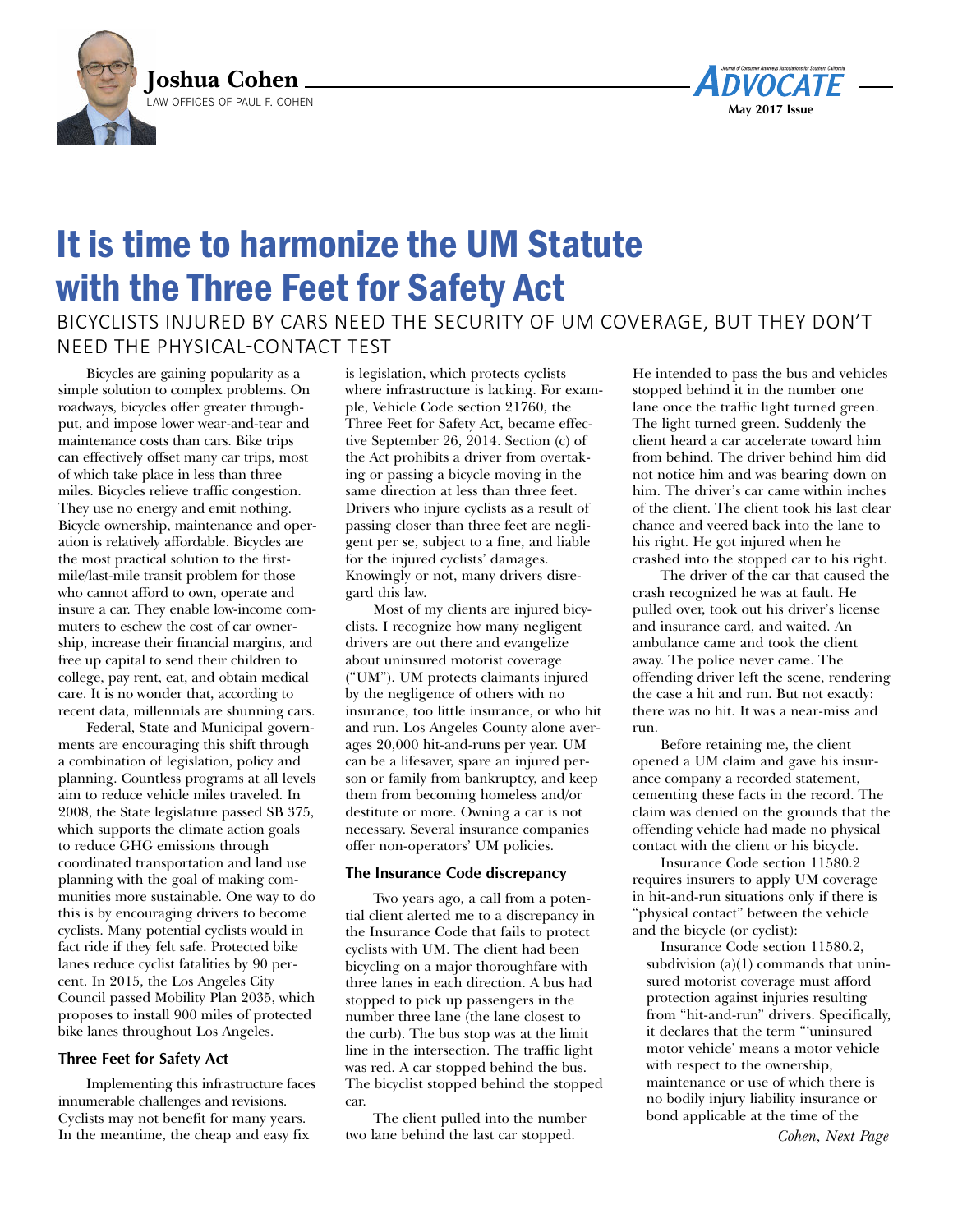

accident ... or the owner or operator thereof be unknown, provided that, with respect to an 'uninsured motor vehicle' whose owner or operator is unknown:  $[\mathbb{T}](1)$  The bodily injury has arisen out of *physical contact* of the automobile with the insured or with an automobile which the insured is occupying.

(*Pham v. Allstate Ins. Co.* (2nd Dist. 1988) 206 Cal.App.3d 1193, 1195, citing Ins. Code, § 11580.2, subd. (b)(Emphasis added).

The *Pham* Court held that a rock that fell from a truck and crashed through the claimant's windshield met the physical contact test. The Court noted that the original UM statute did not require physical contact:

The original [uninsured motorist statute] in 1959 did not specify any requirement for physical contact between vehicles. The law was amended in 1961, however, to impose three limitations on the coverage against a hit-and-run automobile: there must have been physical contact with the unknown vehicle, the accident must have been reported to the police within 24 hours, and a claim must have been filed with the insurer within 30 days. These amendments ... were designed to curb fraud, collusion, and other abuses arising from claims that phantom cars had caused accidents which, in fact, had resulted solely from the carelessness of the insured. ... The provision requiring physical contact with the unknown vehicle was added to the statute in order to eliminate such fictitious claims.

(*Id.* at p. 1196 quoting *Inter-Insurance Exchange* v. *Lopez* (1965) 238 Cal.App.2d 441, 443-444.)

As written, the physical-contact test requires cyclists to choose between two unpalatable outcomes. To ensure coverage, a cyclist can brace himself and let an oncoming vehicle hit him. The UM statute as written incentivizes this outcome. Yet a plaintiff cannot be compensated for damages which he could have avoided by reasonable effort. (*Green v. Smith* (1968) 261 Cal.App.2d 392, 396).

A more realistic outcome is that the cyclist avoids the oncoming vehicle. Maybe this prevents injury. Or, like my client's case above, he ends up injured anyway. If this happens, and the offending driver fails to stop, the cyclist cannot invoke his own UM coverage. Thus the physical-contact test creates perverse incentives and directly conflicts with the Vehicle Code. It should therefore be eliminated.

## **Let's fix it**

Removing the physical contact test from the Insurance Code is a quick and cheap, stop-gap measure to help cyclists hedge against the risk they take, pending implementation of the State's more costly, long-term goal of building infrastructure that promotes multi-modal transport. The potential cost to injured cyclists who are denied coverage significantly outweighs the potential burden on insurers who may have to pay on fraudulent claims and on their shareholders. Insurers are generally corporations and can more easily absorb such losses, while individuals and families who need to access the coverage cannot. Ensuring that cyclists can financially protect themselves regardless of drivers' irresponsibility promotes the necessary policy of reducing the problems that cars cause.

Opponents to eliminating the physical contact test may argue that "phantom car" claims could potentially obligate insurance companies to pay unsubstantiated claims. To assuage those concerns, eyewitness testimony can be required to corroborate the near miss instead of the physical contact test.

Irrespective of that potential, claimants should be presumed truthful. Insurers owe their insured an implied covenant of good faith and fair dealing. (*Century Surety Co. v. Polisso* (2006) 139 Cal.App.4th 922, 949.) For the insurer to fulfill its obligation not to impair the right of the insured to receive the benefits of the agreement, it must give at least as much consideration to the latter's interests as it does to its own. (*Egan v. Mutual of Omaha Insurance Co.* (1979) 24 Cal.3d 809, 818–819.) Insurers owe their

insured *fiduciary-like duties* that stem from the insured's special dependence on the insurer's good faith and performance and the unequal bargaining power between them. These "special and heightened duties" arise "because of the unique nature of the insurance contract, not because the insurer is a fiduciary." (*Vu v. Prudential Prop. & Cas. Ins. Co.* (2001) 26 Cal.App.4th 1142, 1151). These special duties "foster the unique purposes of an insurance contract, namely, bringing an insured peace of mind and security from loss." (*Levine v. Blue Shield of Calif.* (2010) 189 Cal.App.4th 1117, 1131). Cyclists are no less deserving of peace of mind and security from loss than drivers. Indeed, their vulnerability on the roads and exposure to greater risk should afford them the benefit of the doubt and greater deference.

The physical-contact test also violates the Legislature's intent to protect UM claimants:

Insurance Code section 11580.2 is remedial in nature. "By requiring all policies to contain uninsured motorist coverage (or an express waiver) the Legislature attempted to broaden the protection of innocent drivers against negligent and financially irresponsible motorists.

(*Pham*, supra, 206 Cal.App.3d at p. 1198.)

It is time to broaden that protection even further. Between 2010 and 2012, California led the country in cyclist deaths. Taxpayers currently foot the bills for injured people with no health and/or disability insurance. It is better to incorporate that cost into the cost of auto insurance, especially when cyclists are already acting responsibly. Innocent cyclists deserve no less protection against negligent and financially irresponsible motorists than innocent drivers.

Instead, insurers should bear the burden to prove UM claims false. They already bear that burden in defending allegations of bad faith. (See *Spray, Gould & Bowers v. Associated Int'l Ins. Co.* (1999) 71 Cal.App.4th 1260, 1270, fn. 10 (dealing with violation of Department of

*Cohen, Next Page*